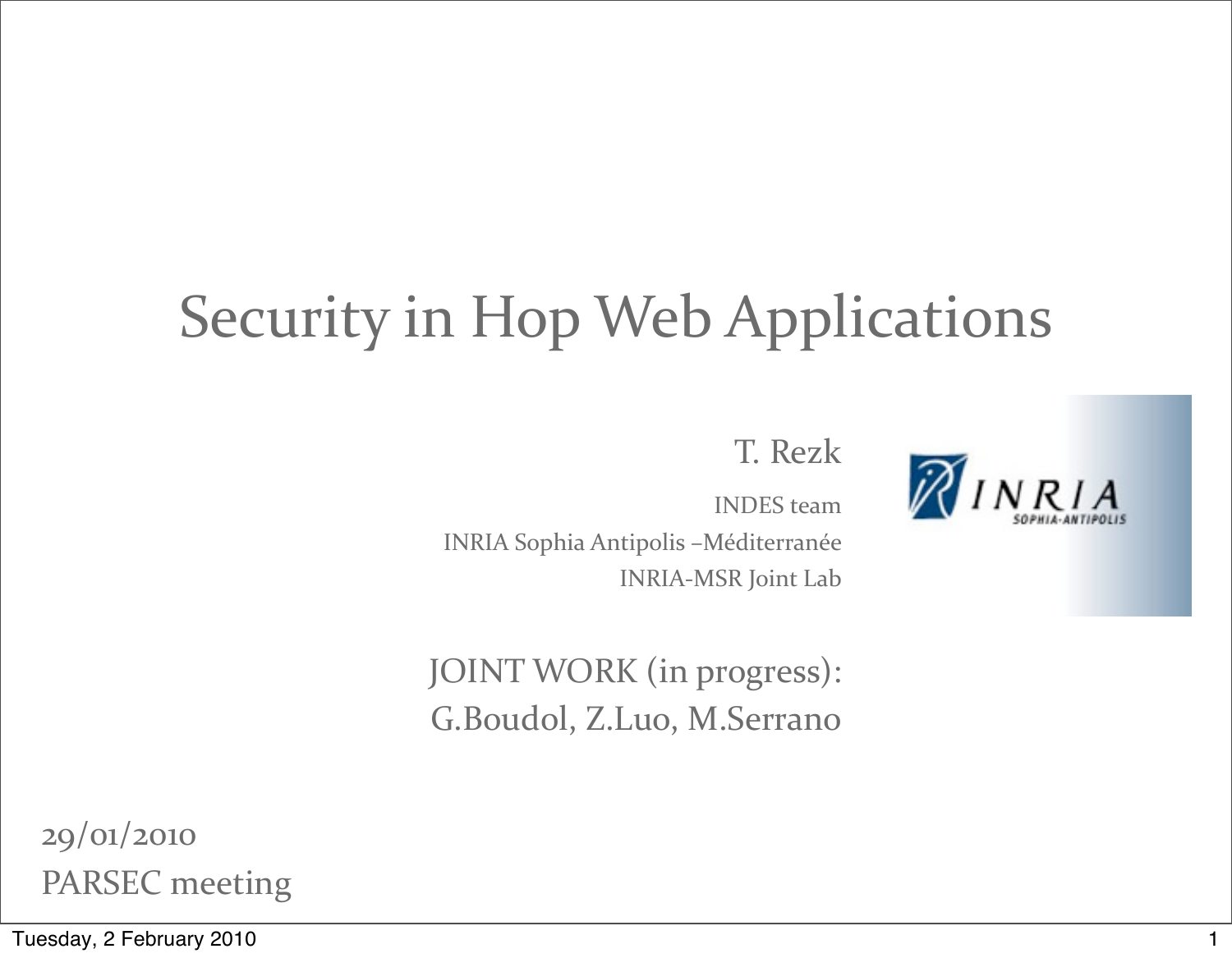## Reports on web vulnerabilities

#### Cenzic company report (2009)



Authentication and Authorization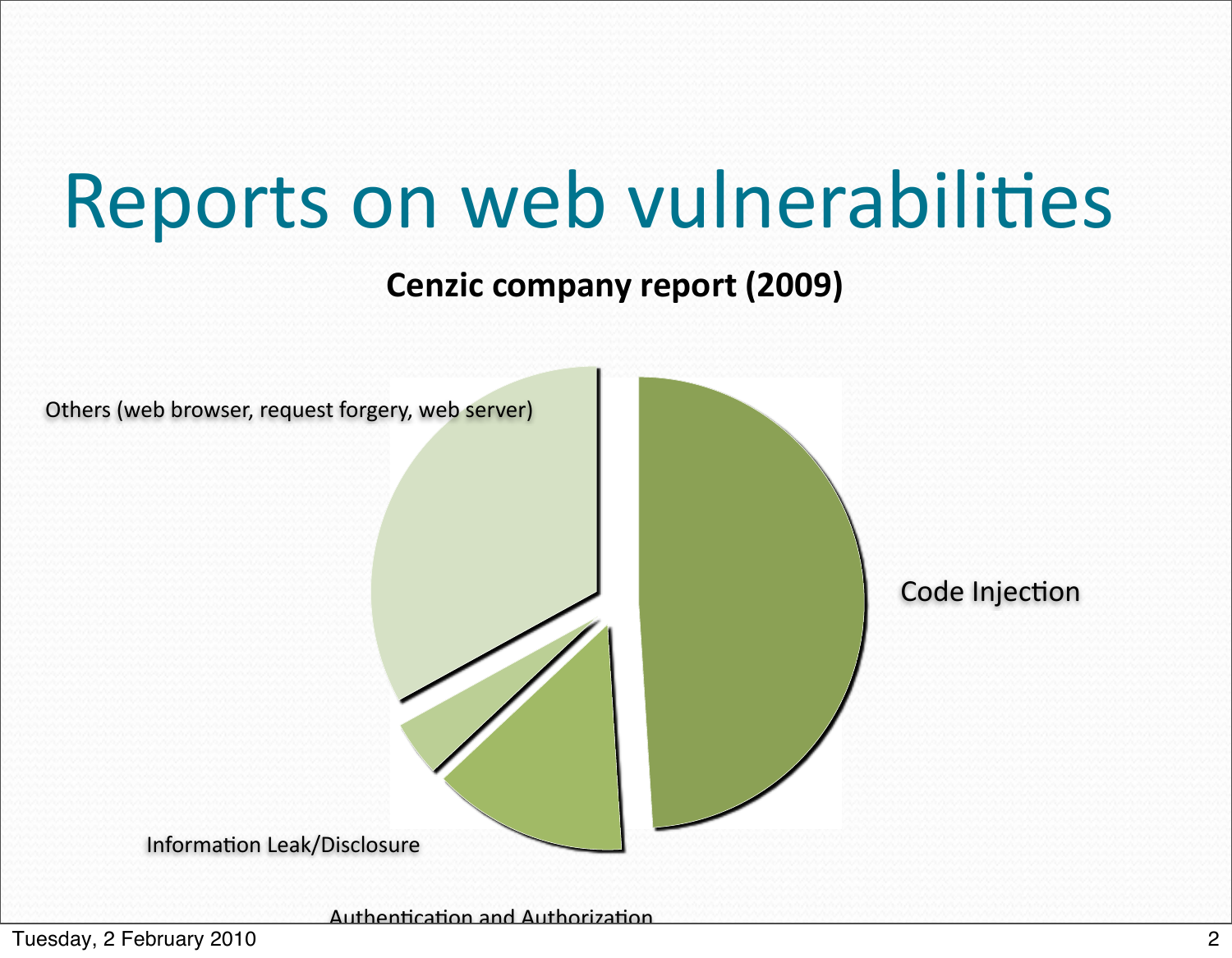## **Code Injection**

### *An untrusted source introduces code to change the course of "normal" execution*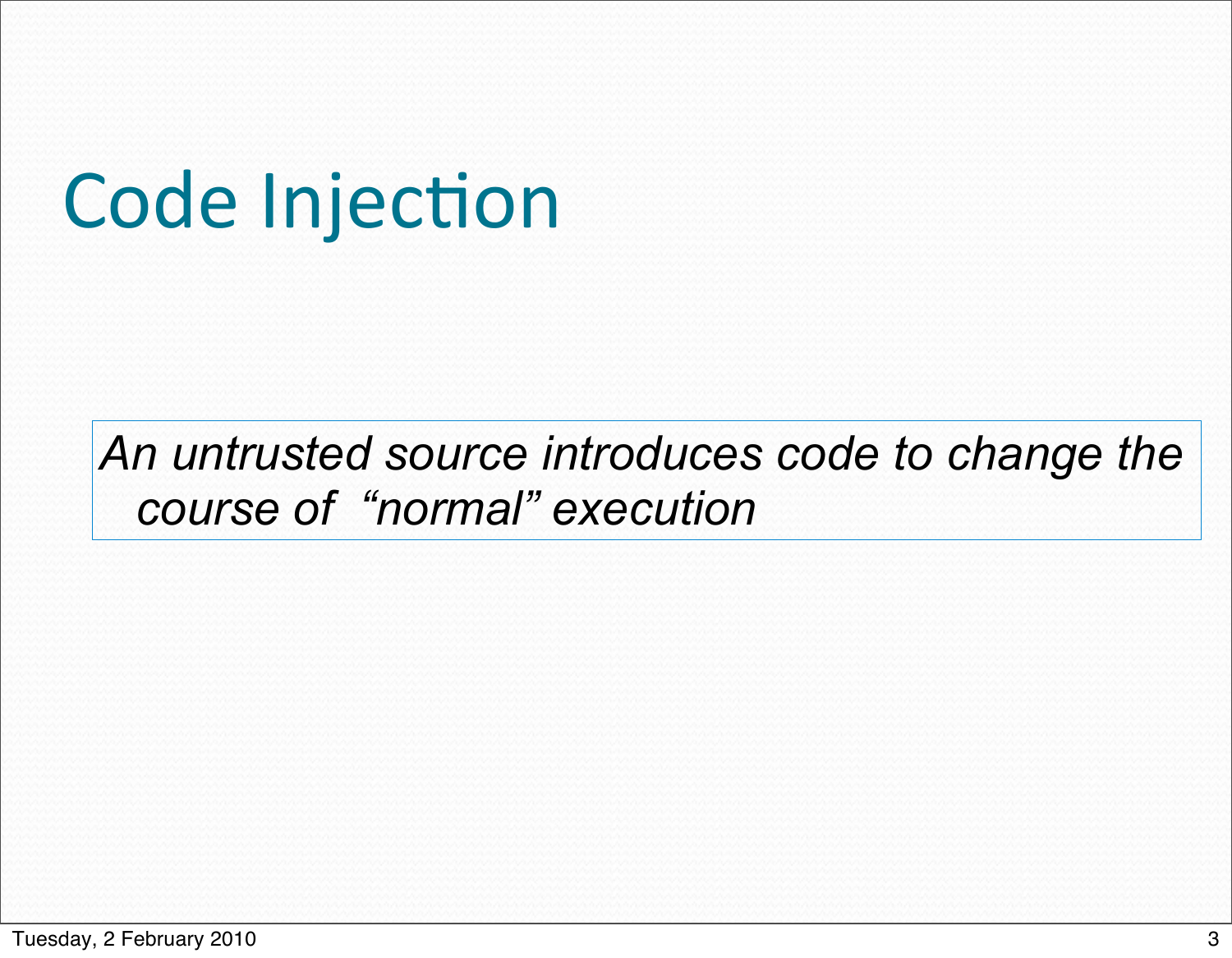<script>hop\_innerHTML\_set ((document.getElementById()"allentries")),"You) can only see this entry!!")</script>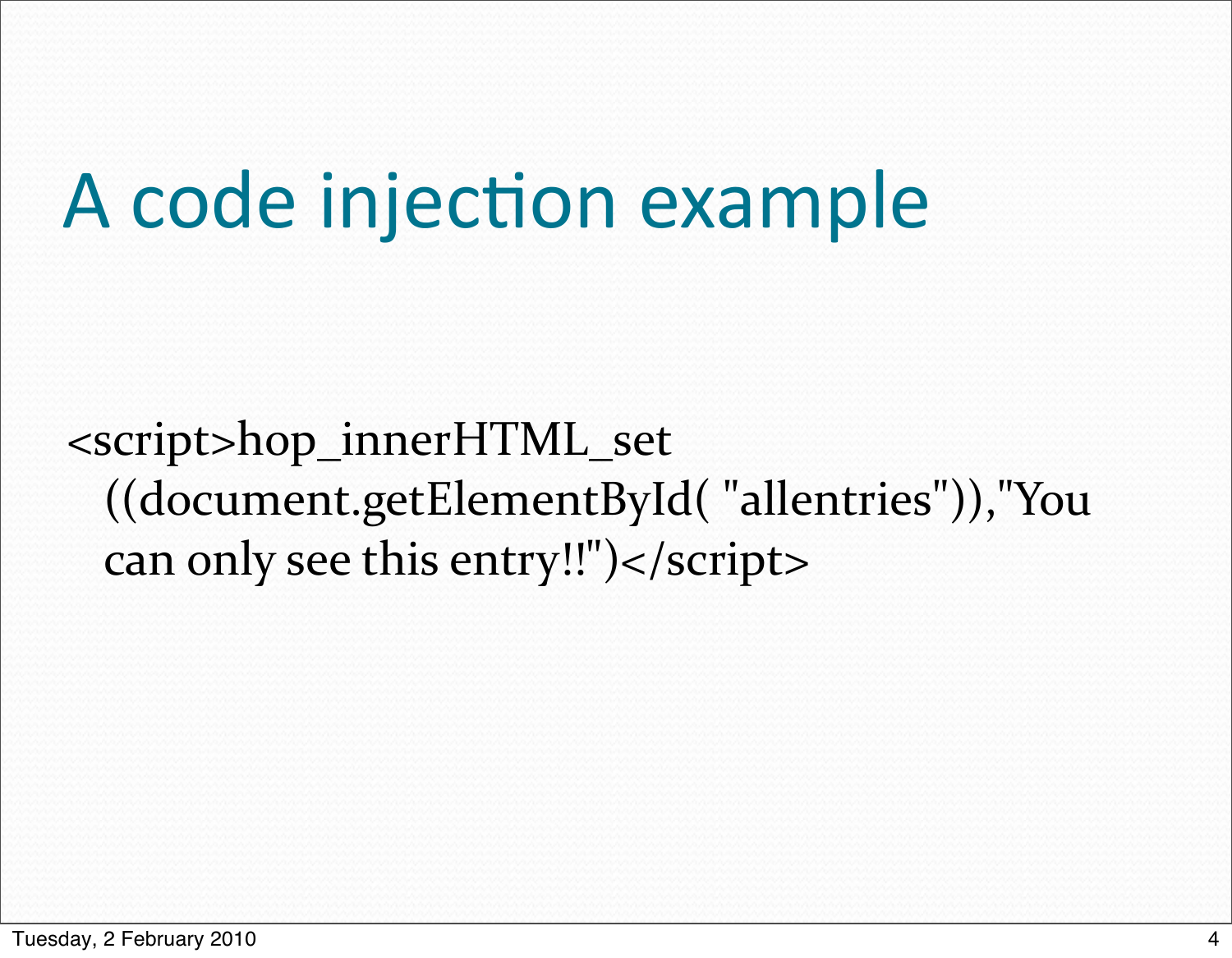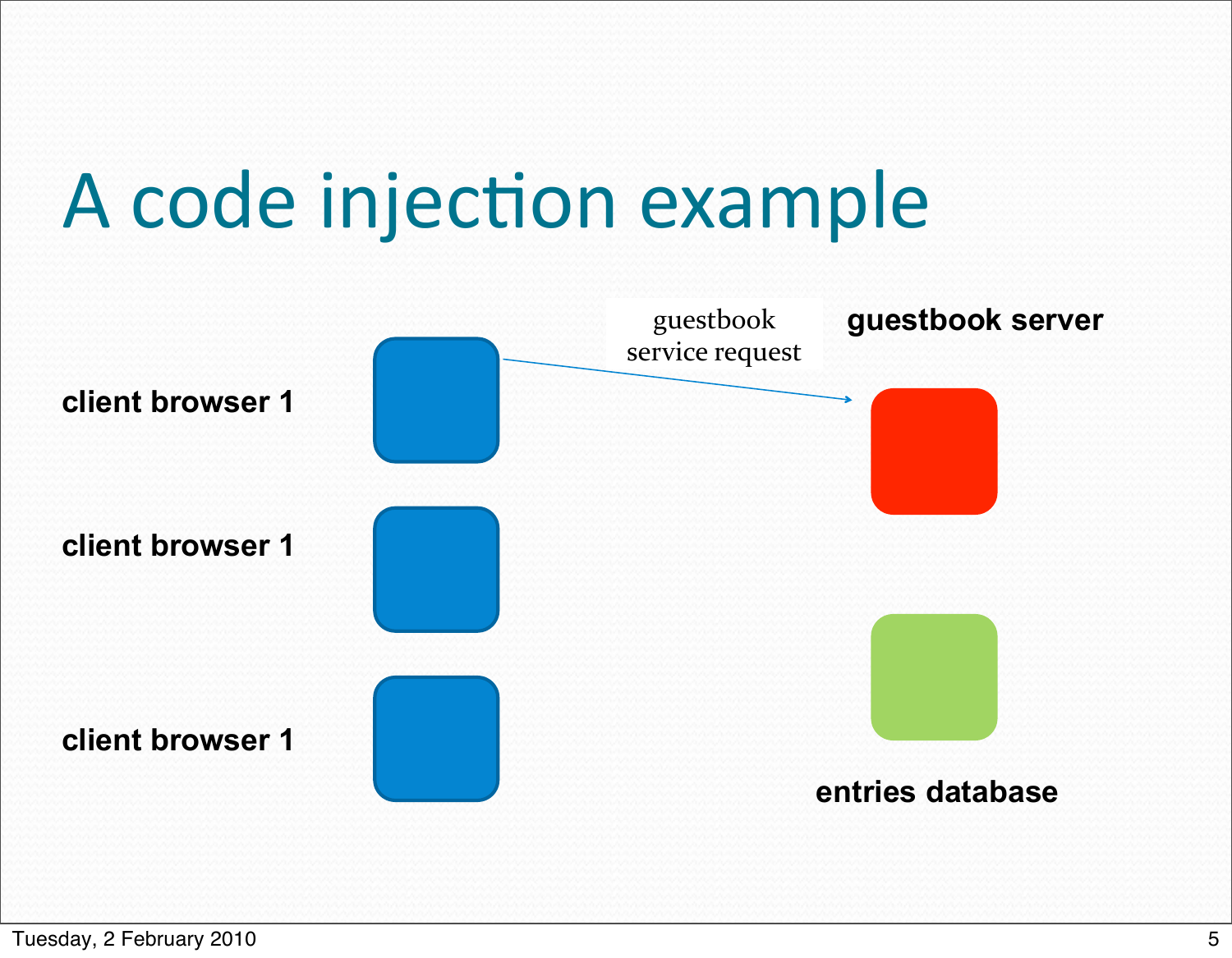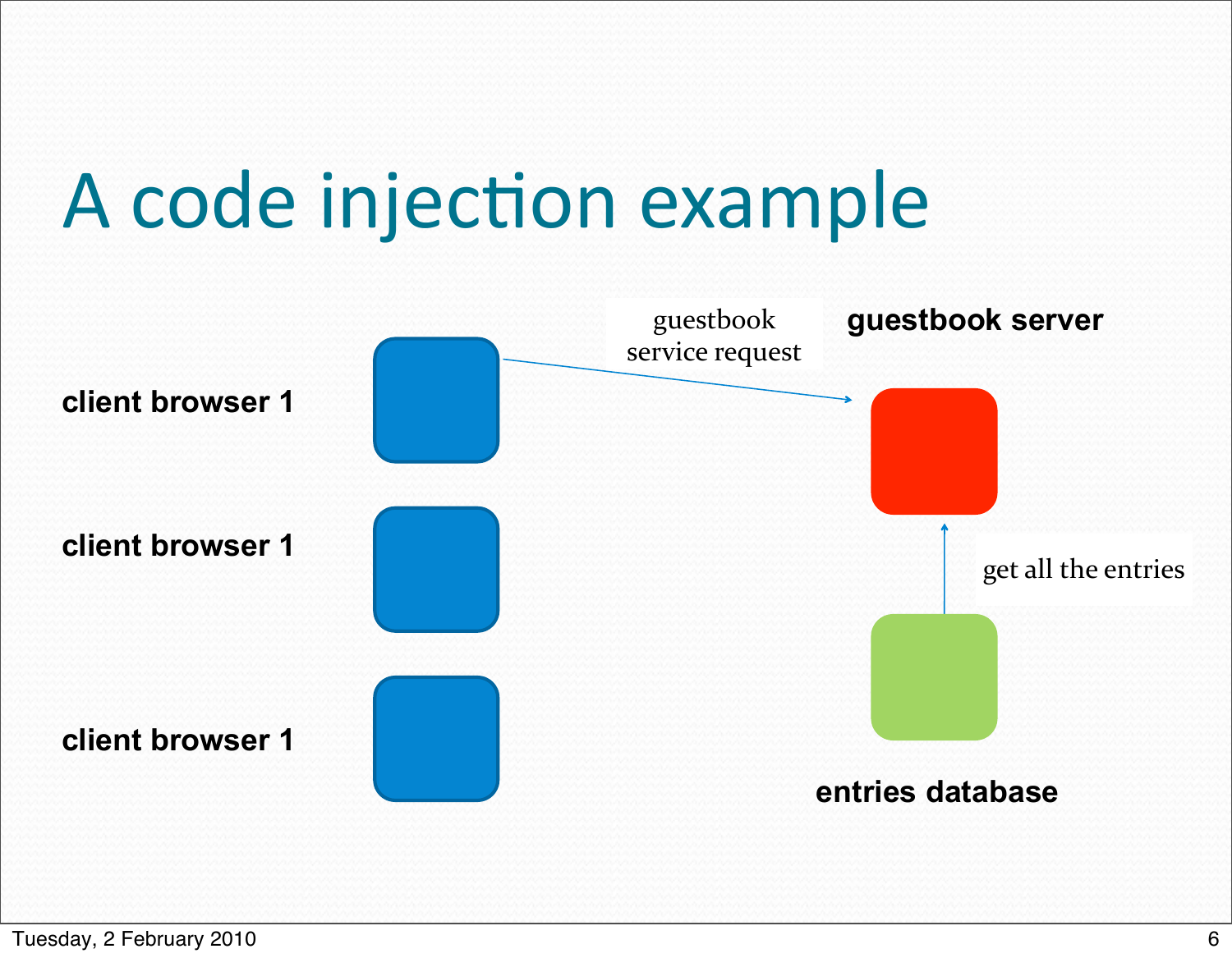

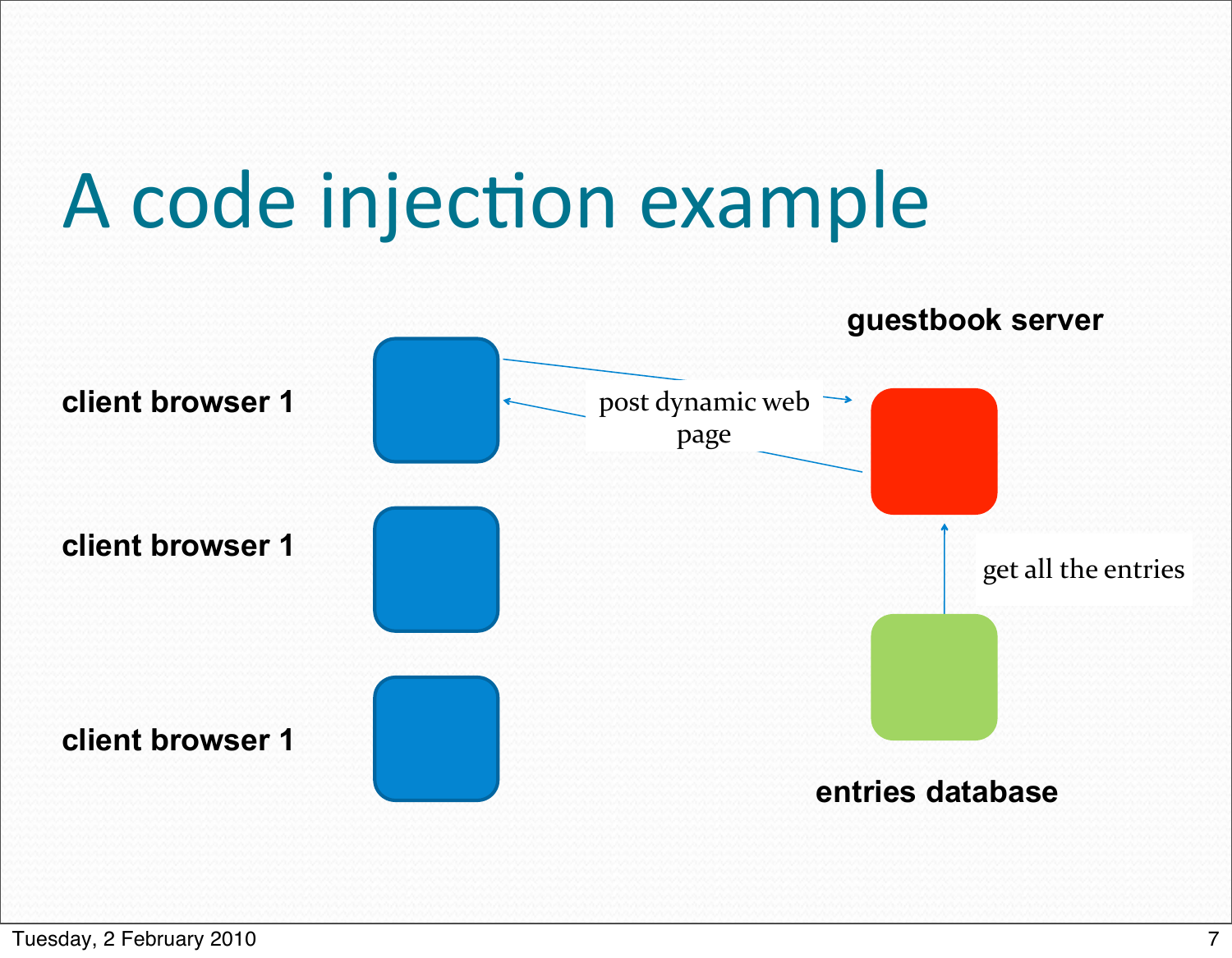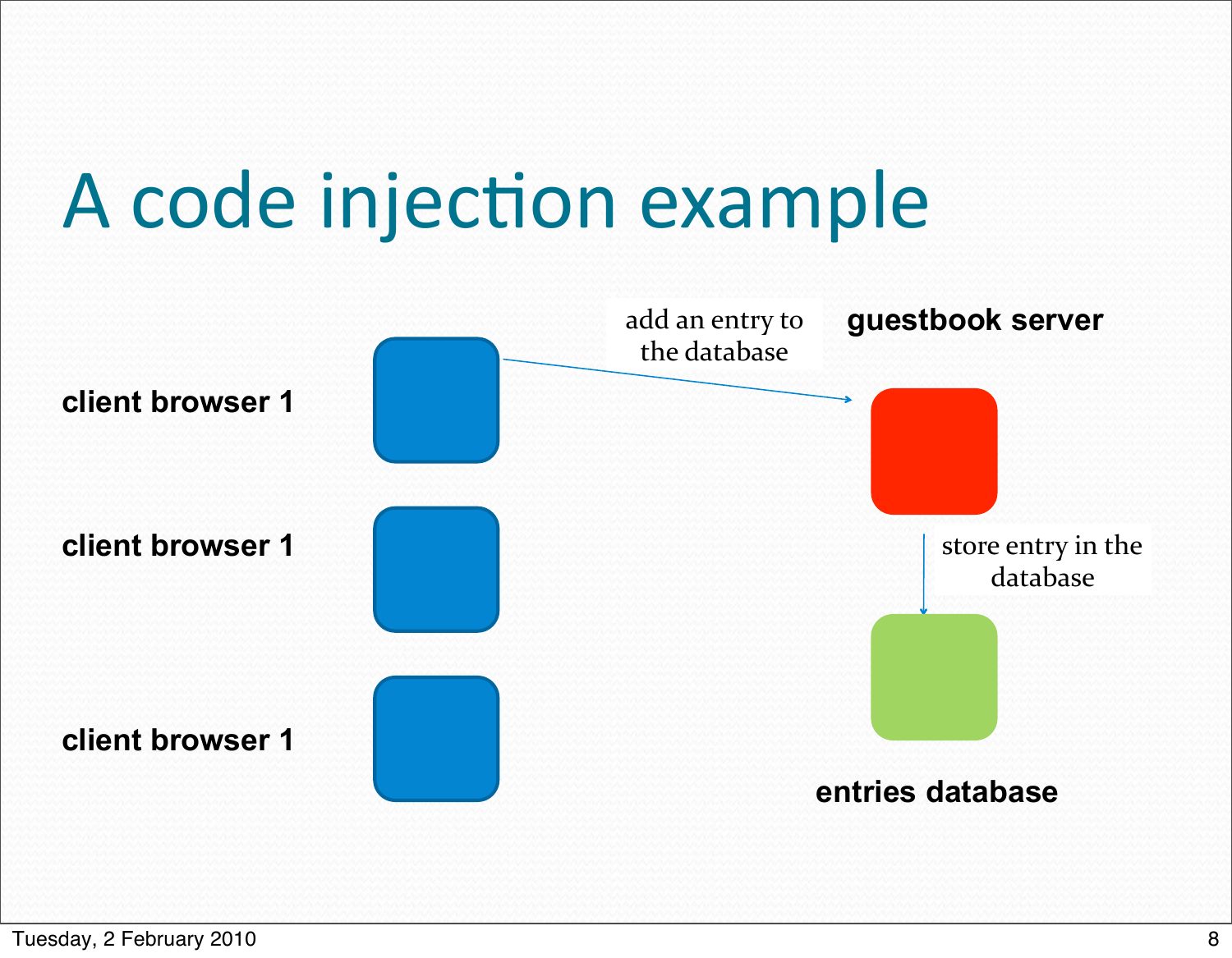## Cross Site Scripting (XSS)

Untrusted code in injected in a dynamic generated web page that is executed in a trusted environment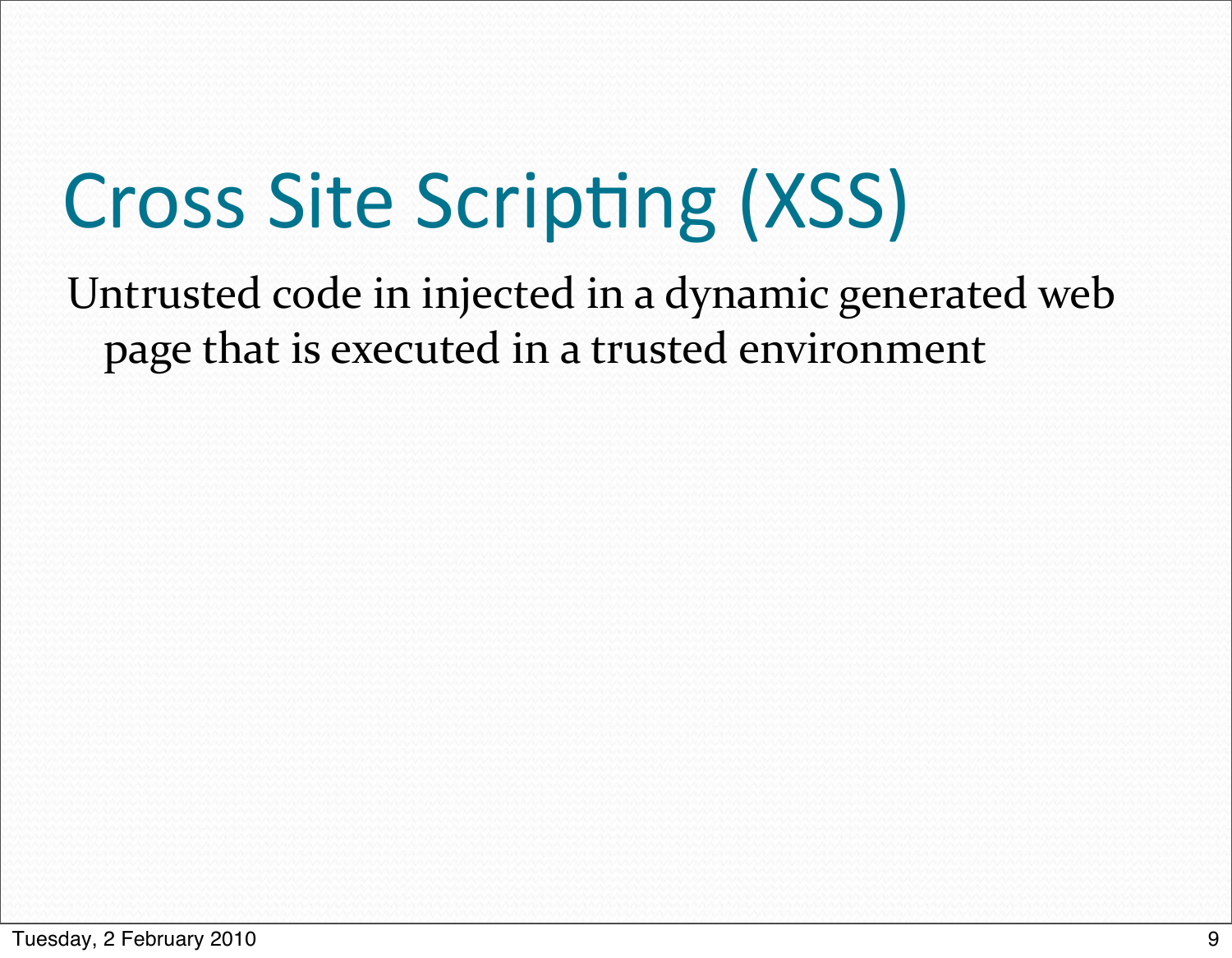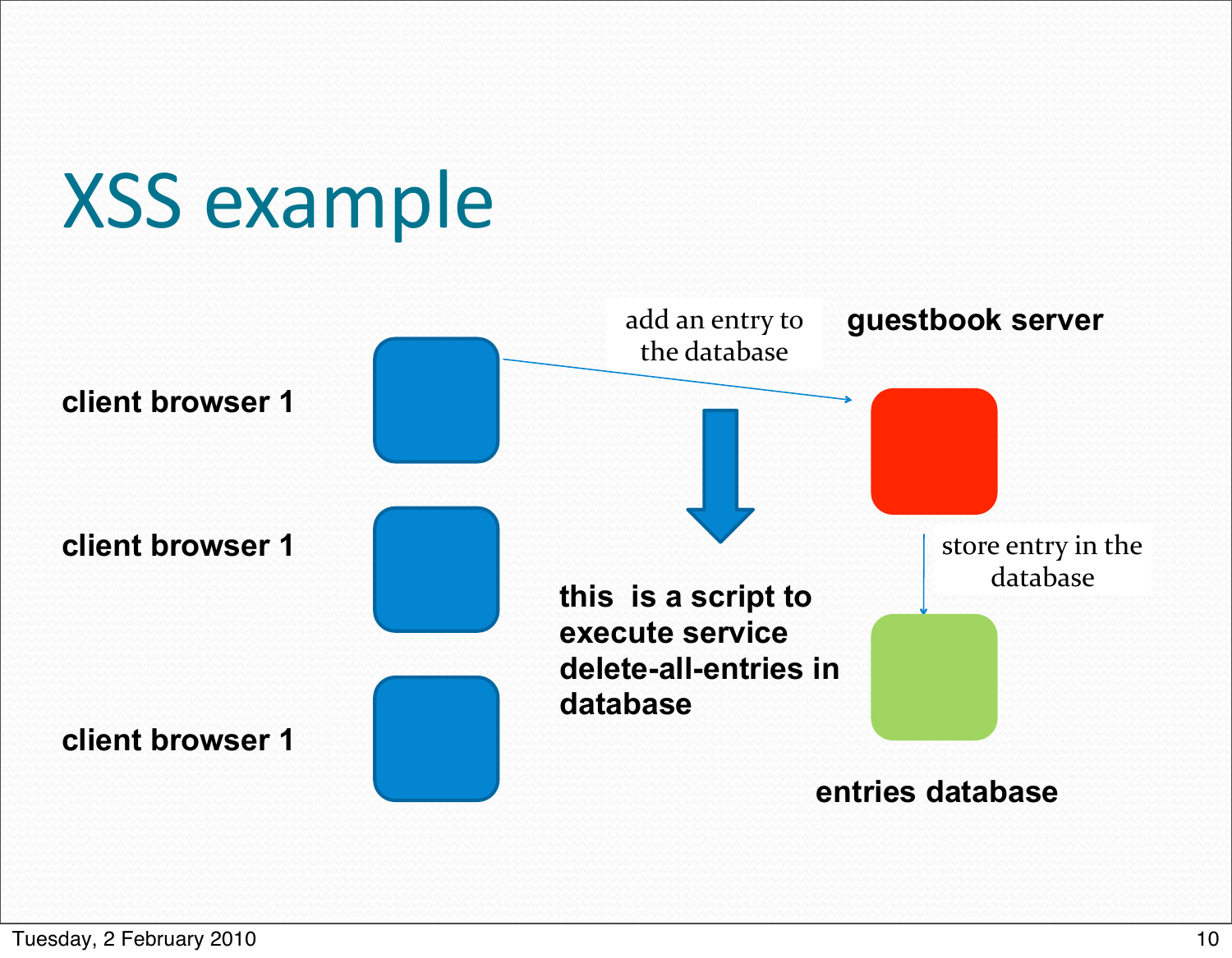## **XSS** example

- The script to execute service delete-all-entries is stored in the database (but it cannot be executed without admin rights)
- $\bullet$  The next user to log in : the admin user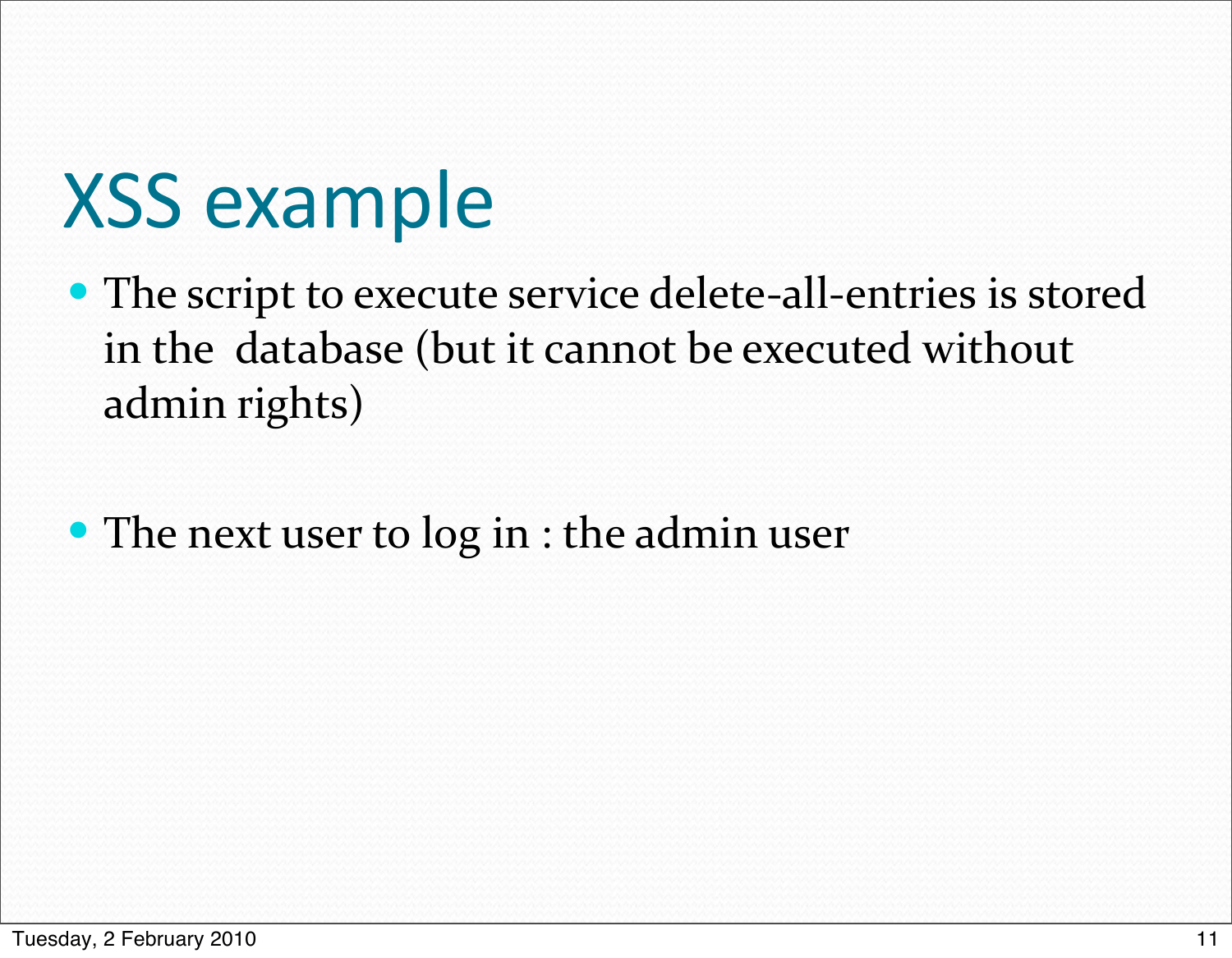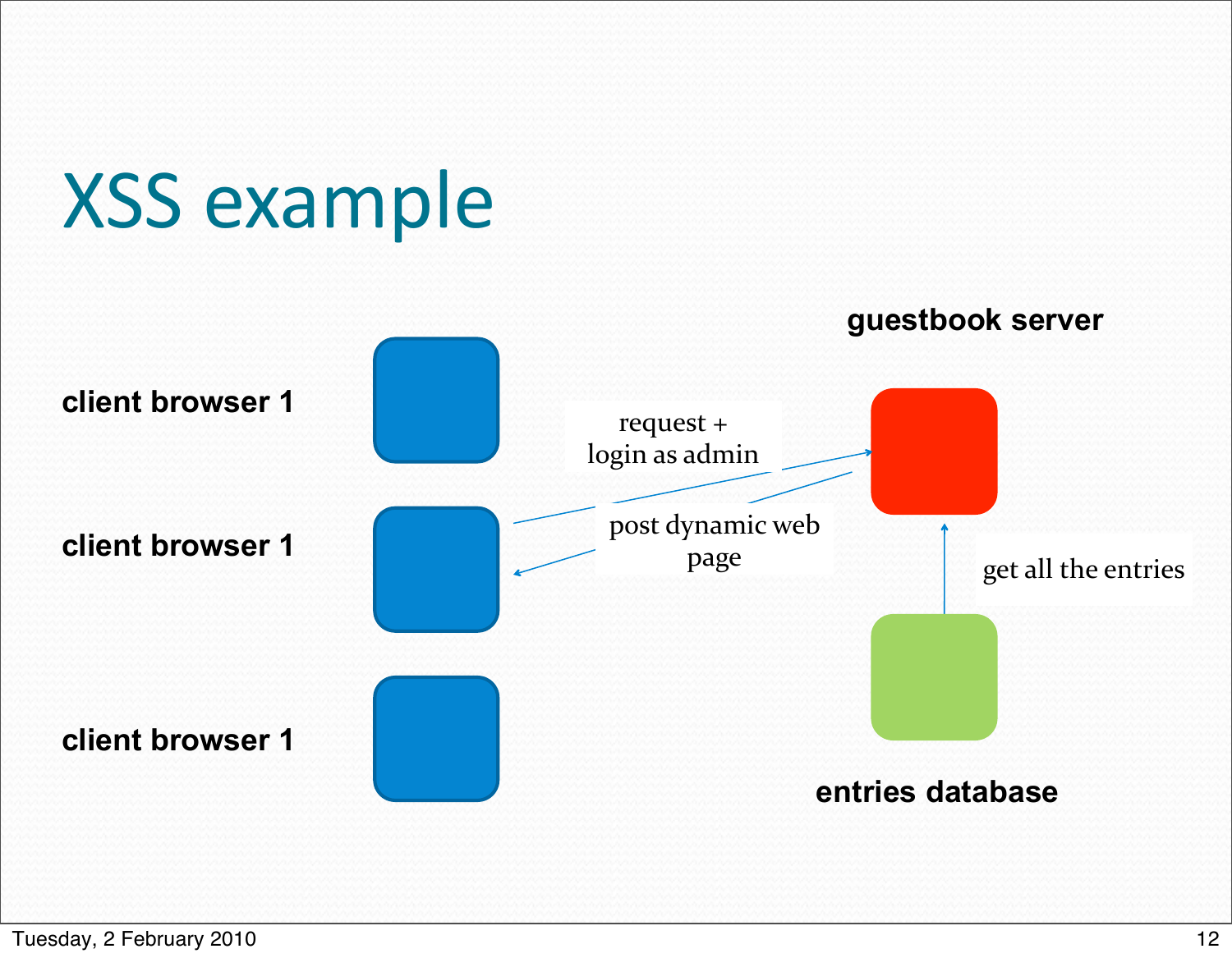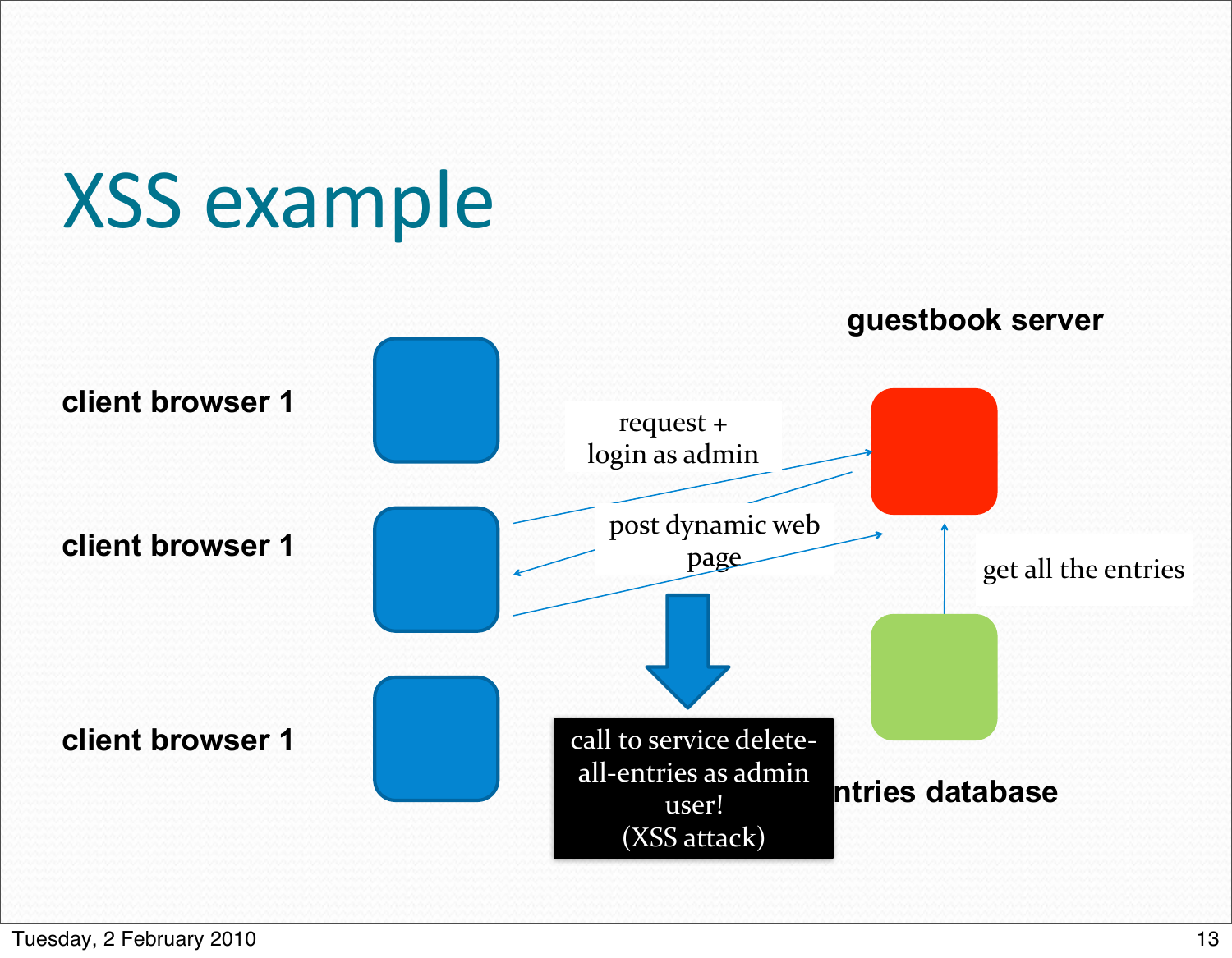## Code injection: more formally

The dynamically generated web page should behave as the specification.

Security against code injection definition:

- a formal specification of the expected behaviour of dynamically generated web pages
- an application is secure if it always generates web pages that are observational equivalent to their specifications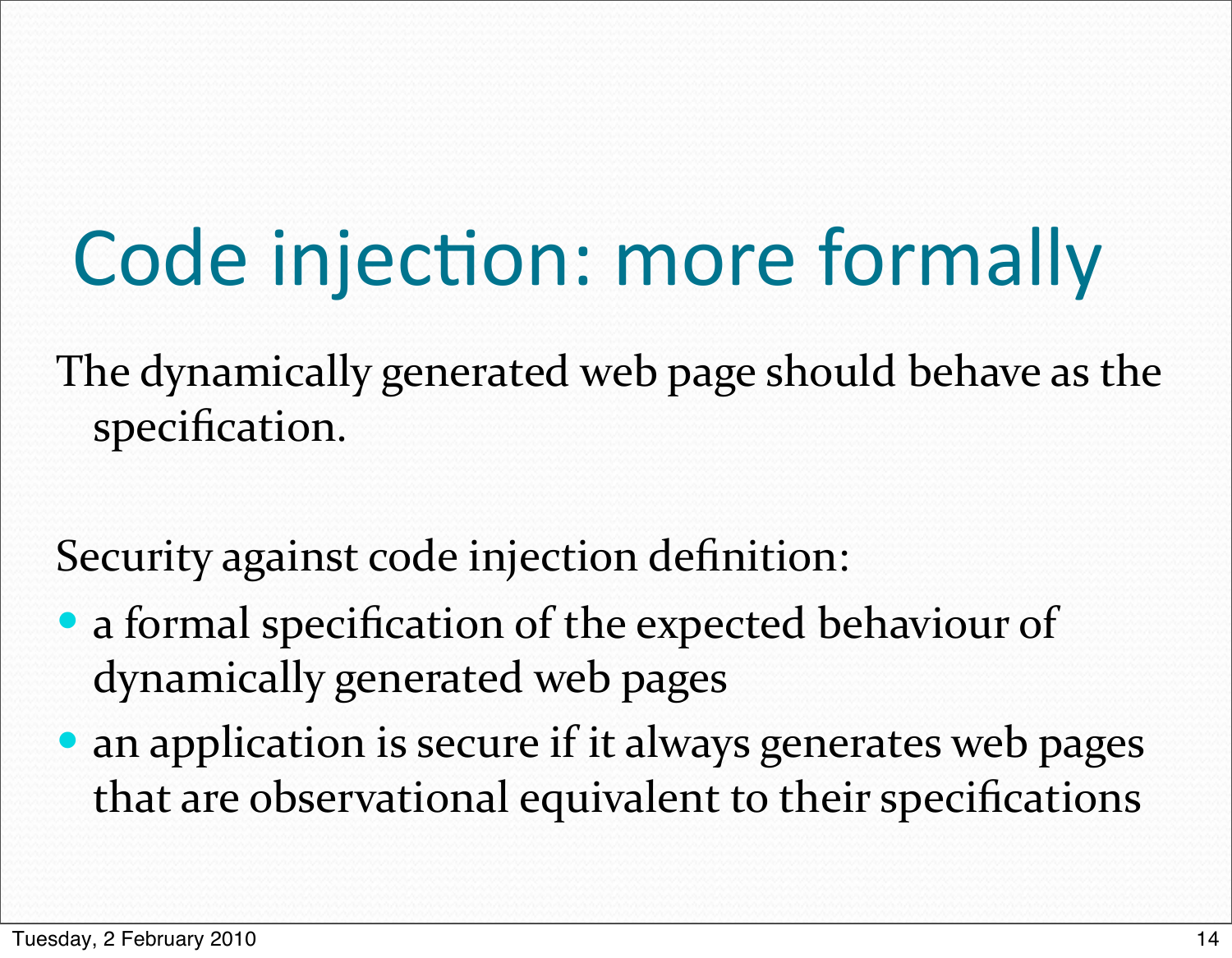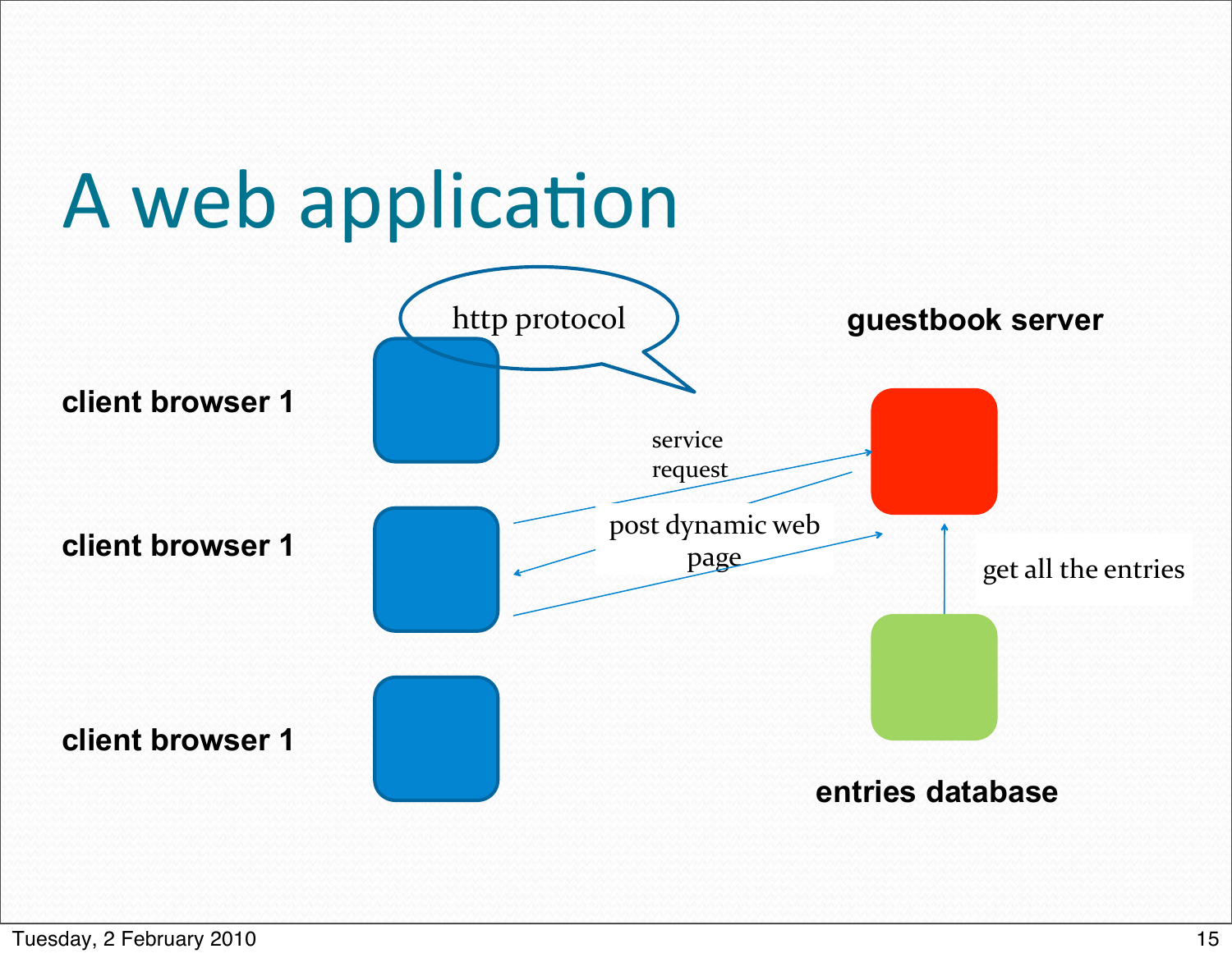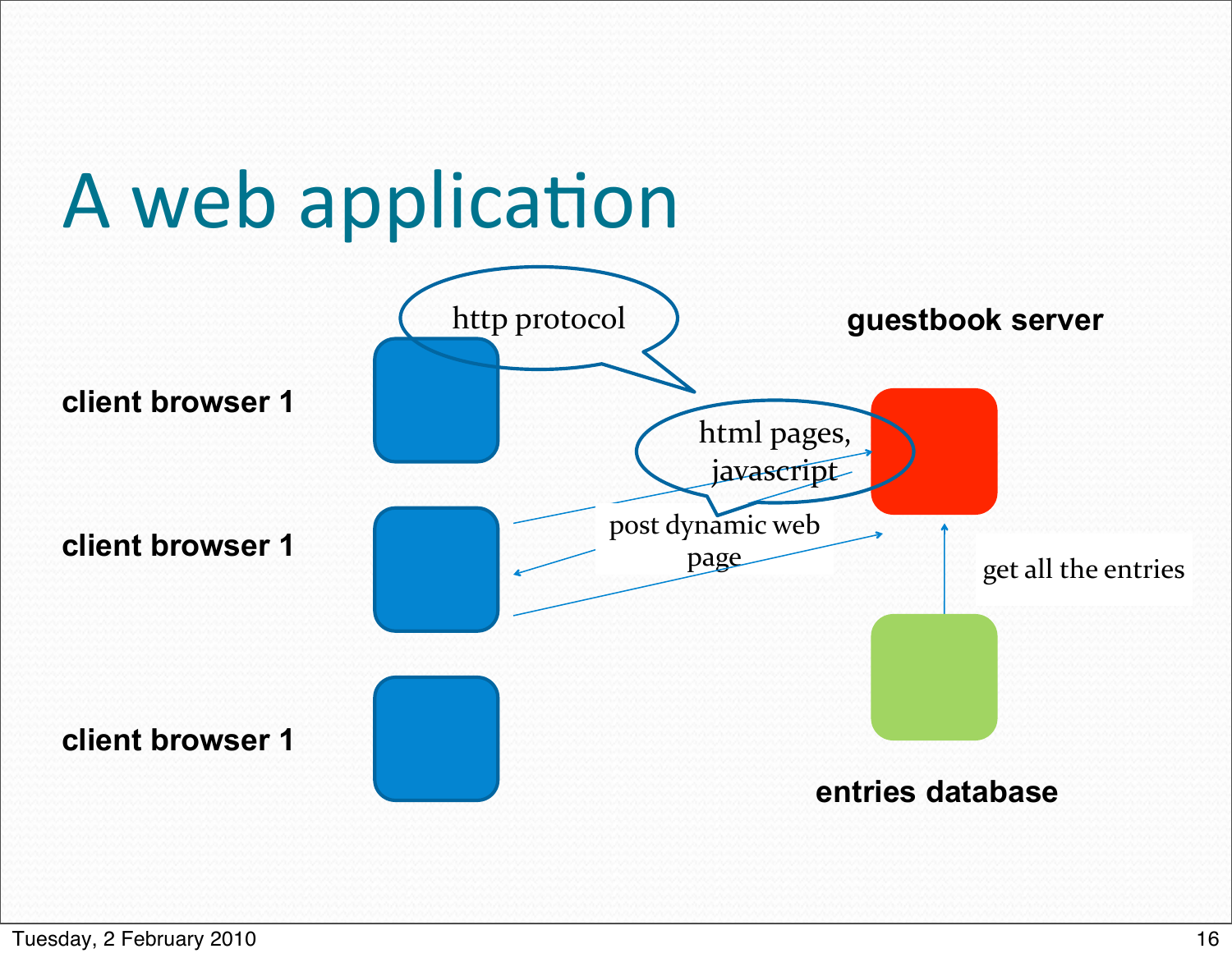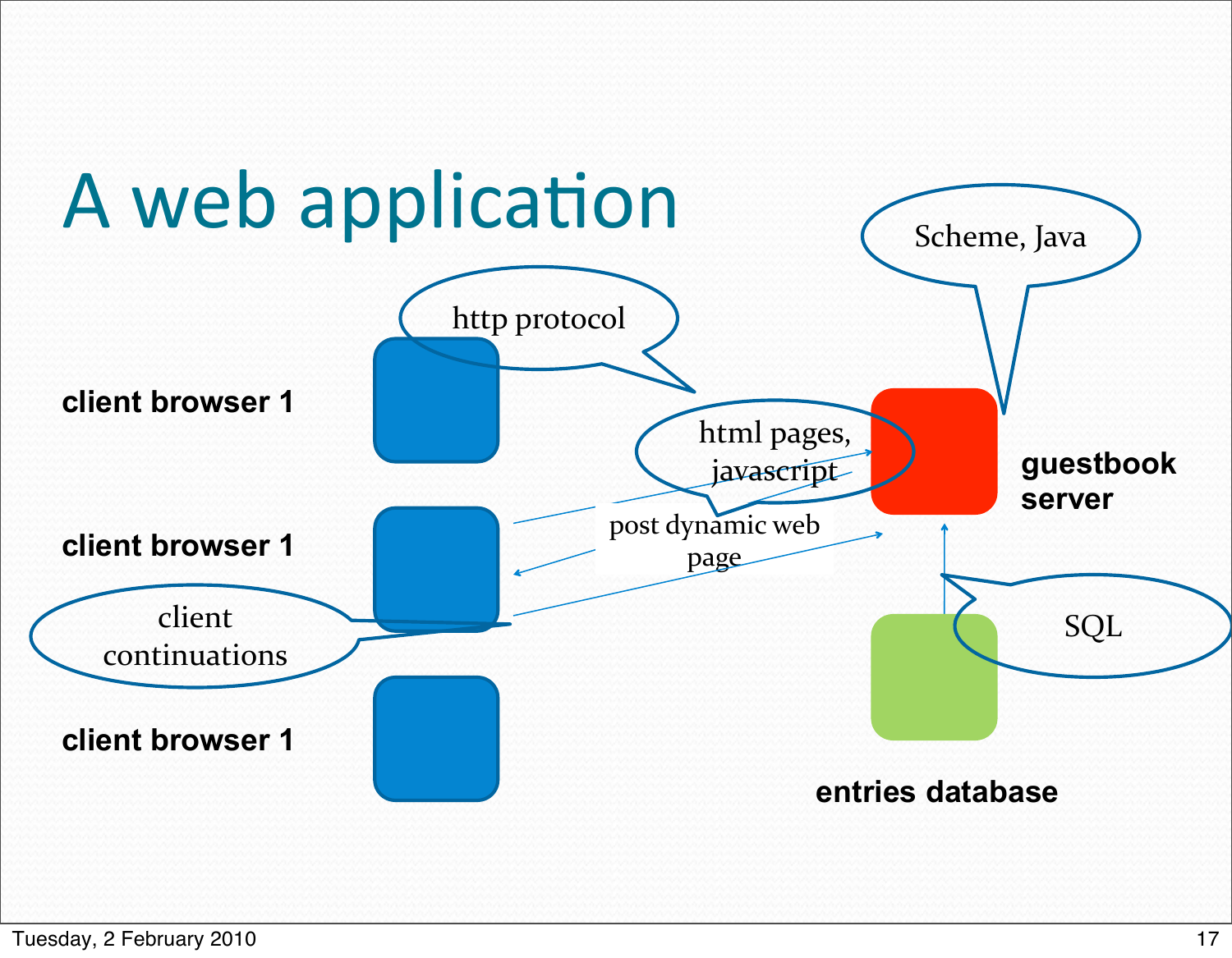# How to formally define code injection?

*Unless there is a prior, generally-accepted mathematical definition of a language at hand, who is to say whether a proposed implementation is correct? (Dana Scott 1969)*

Formal specification of a web application might be complex since it involves several heterogeneous languages and technologies.

A)solution **Multi-tiers compilers**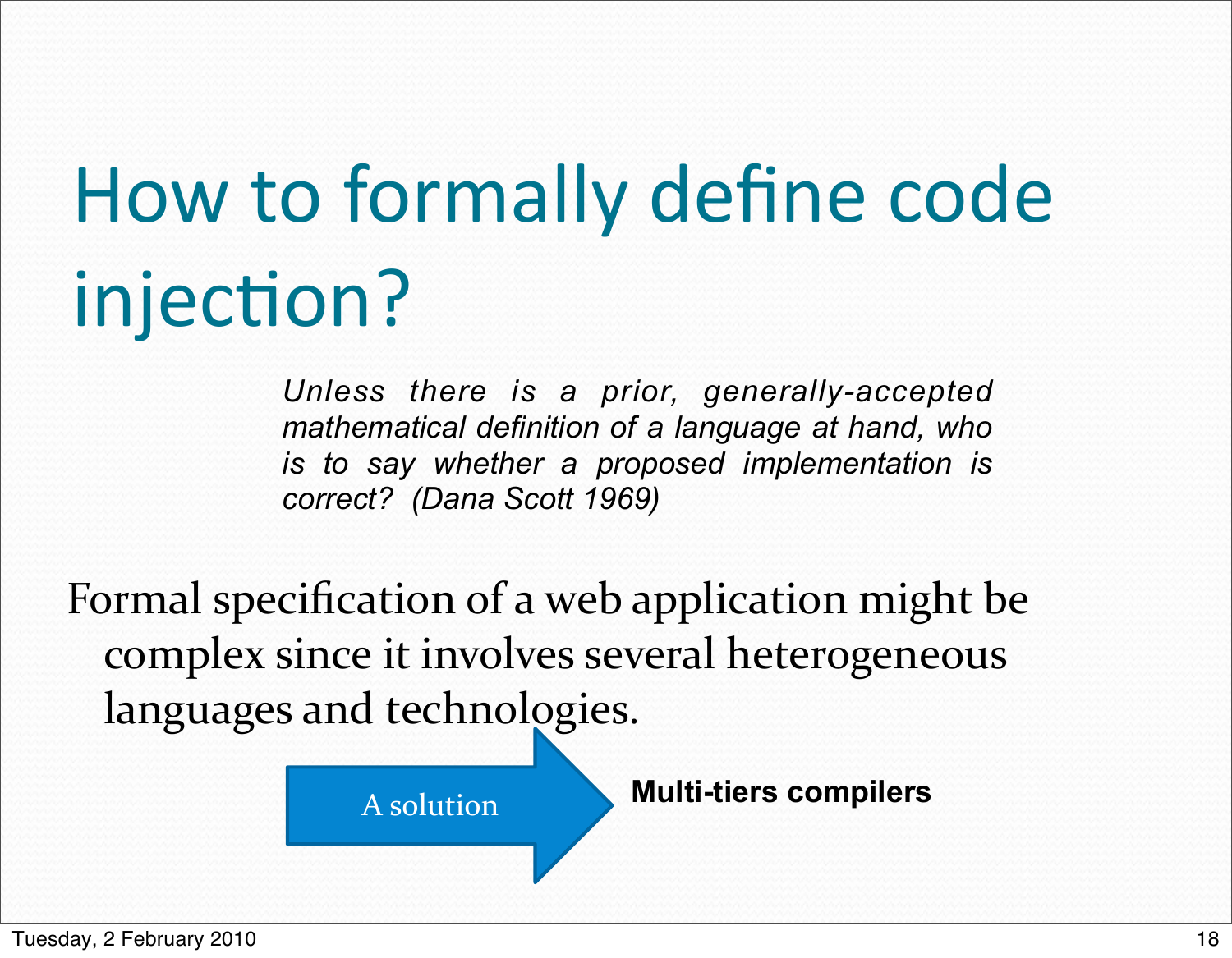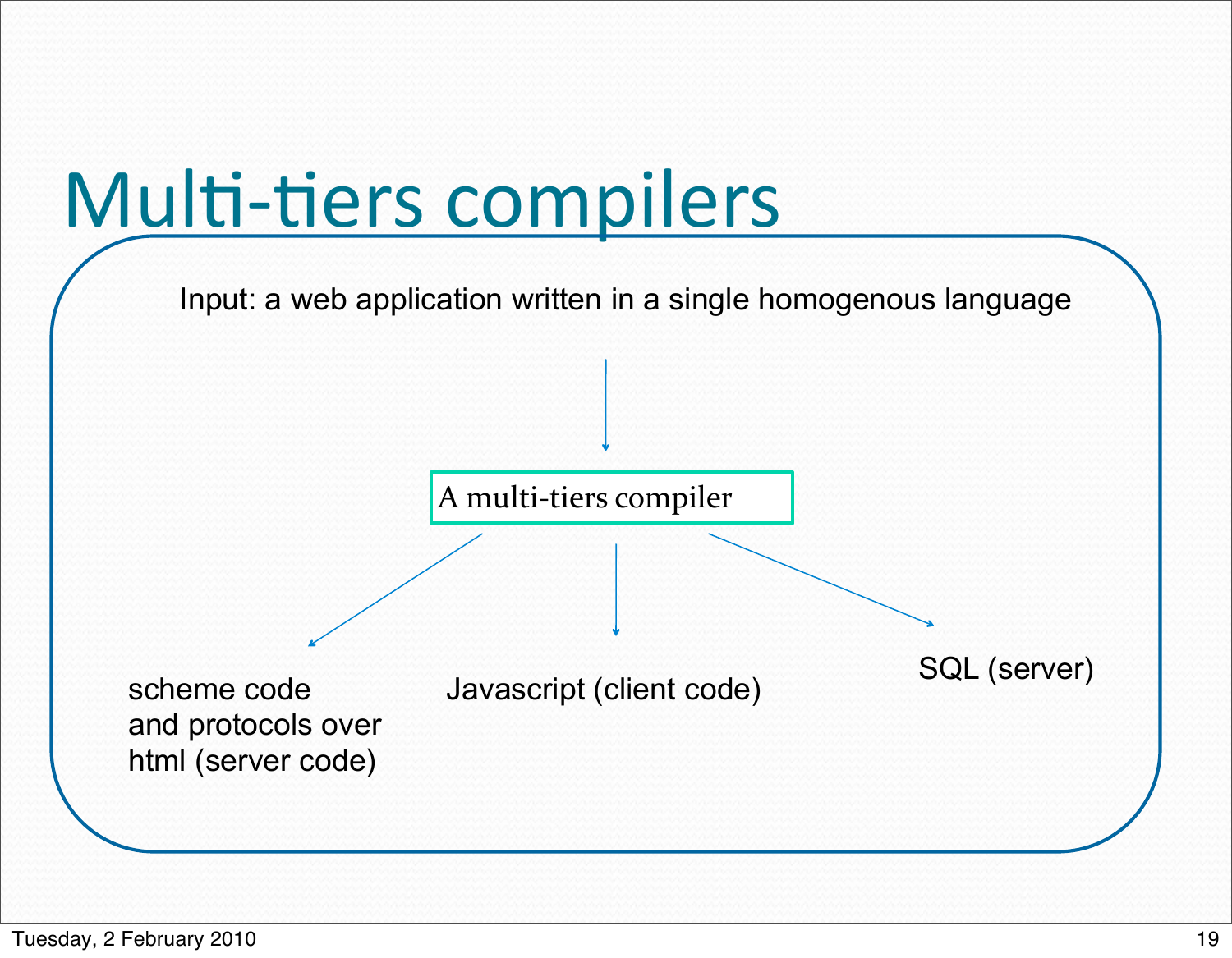## Multi-tiers compilers

Examples:

Links: Philip Wadler et al Hop: Manuel Serrano and Florian Loitsch Google Web Toolkit: Google Swift: Andrew Myers et al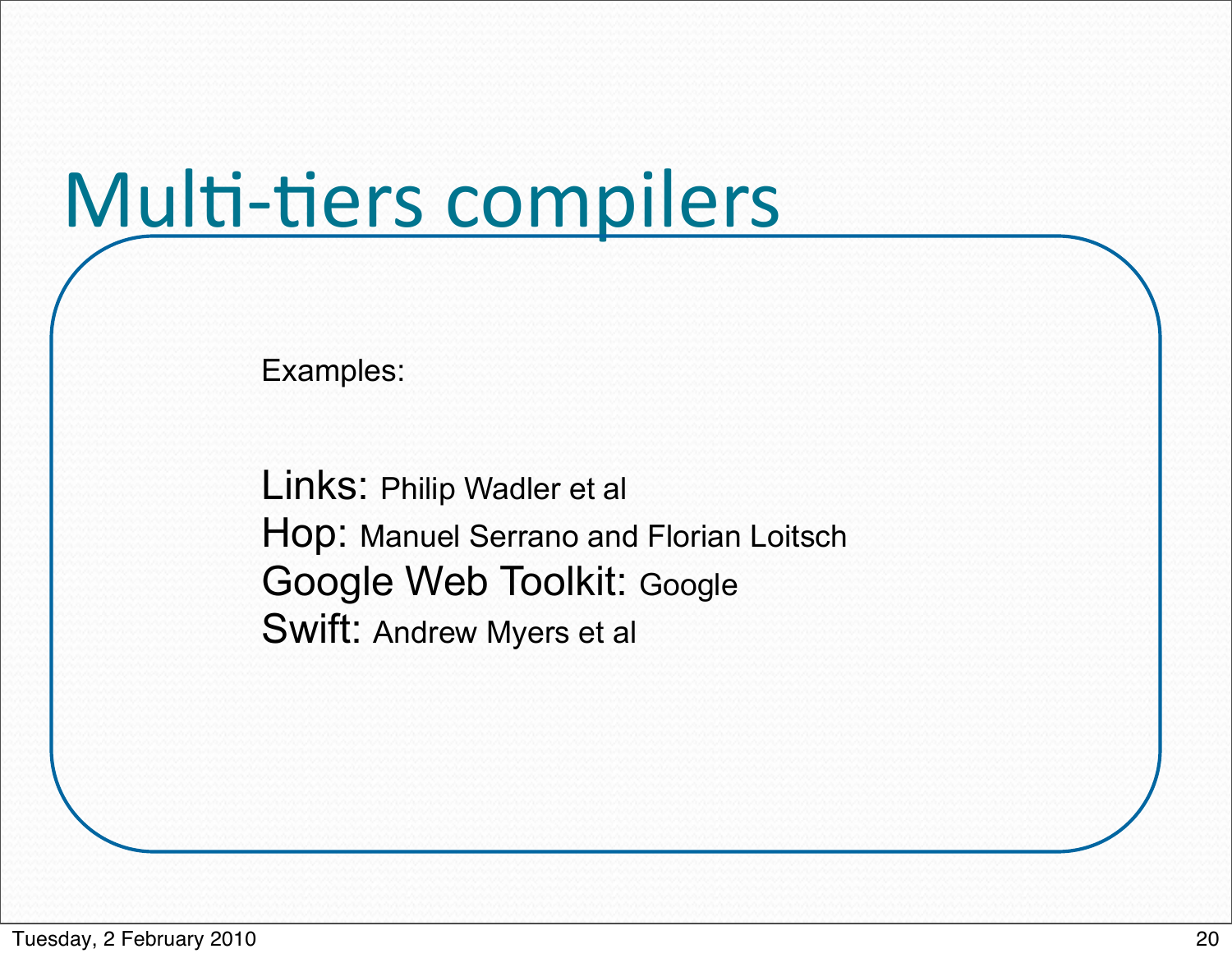# Hop (simplification)

#### **Syntax**

$$
e^s ::= e
$$
  
\n
$$
\begin{array}{rcl}\n & e^s ::= e \\
& \mid & (tag \ e^s \dots) \\
& \mid & e^{cs} \\
& \mid & \text{se}^s\n \end{array}
$$
\n
$$
tag \ ::= \text{html} \ | \text{ head} \ | \text{ div} \ | \text{ canvas} \dots
$$
\n
$$
v^s ::= v \ | \ e^c \ | \text{ Q}p
$$
\nConfiguration

\n(id, m, h, e)

\nexpression

\nid for client environment

\nheap

\nor server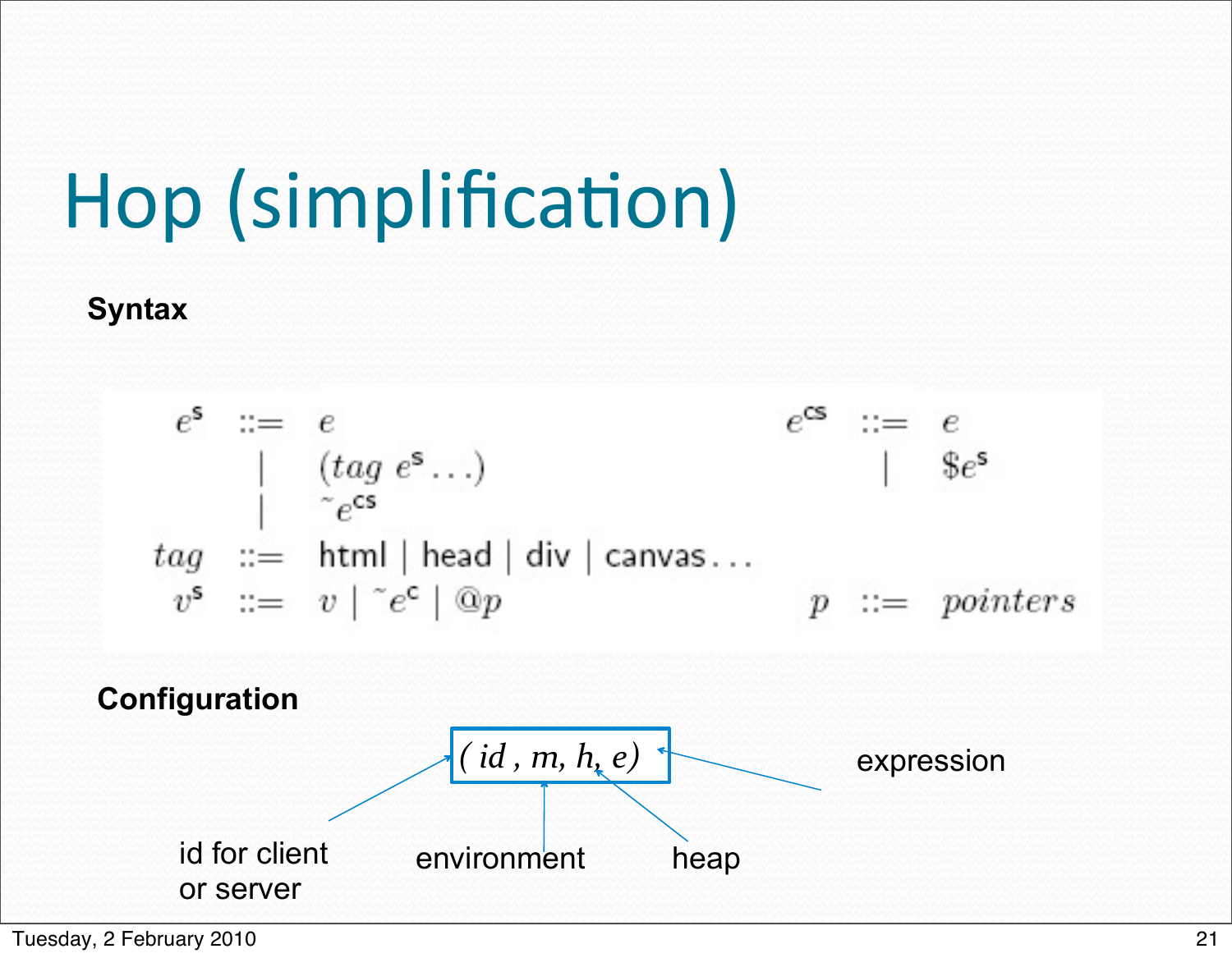# Hop (simplification)

**small step relation**

*p is a fresh pointer*

*------------------------------------------------------------------------------------*  $(S, m, []$ ,  $(C[(html v)])$   $\rightarrow$   $(S, m, [p -\geq (html v), nil], C[@p])$ 

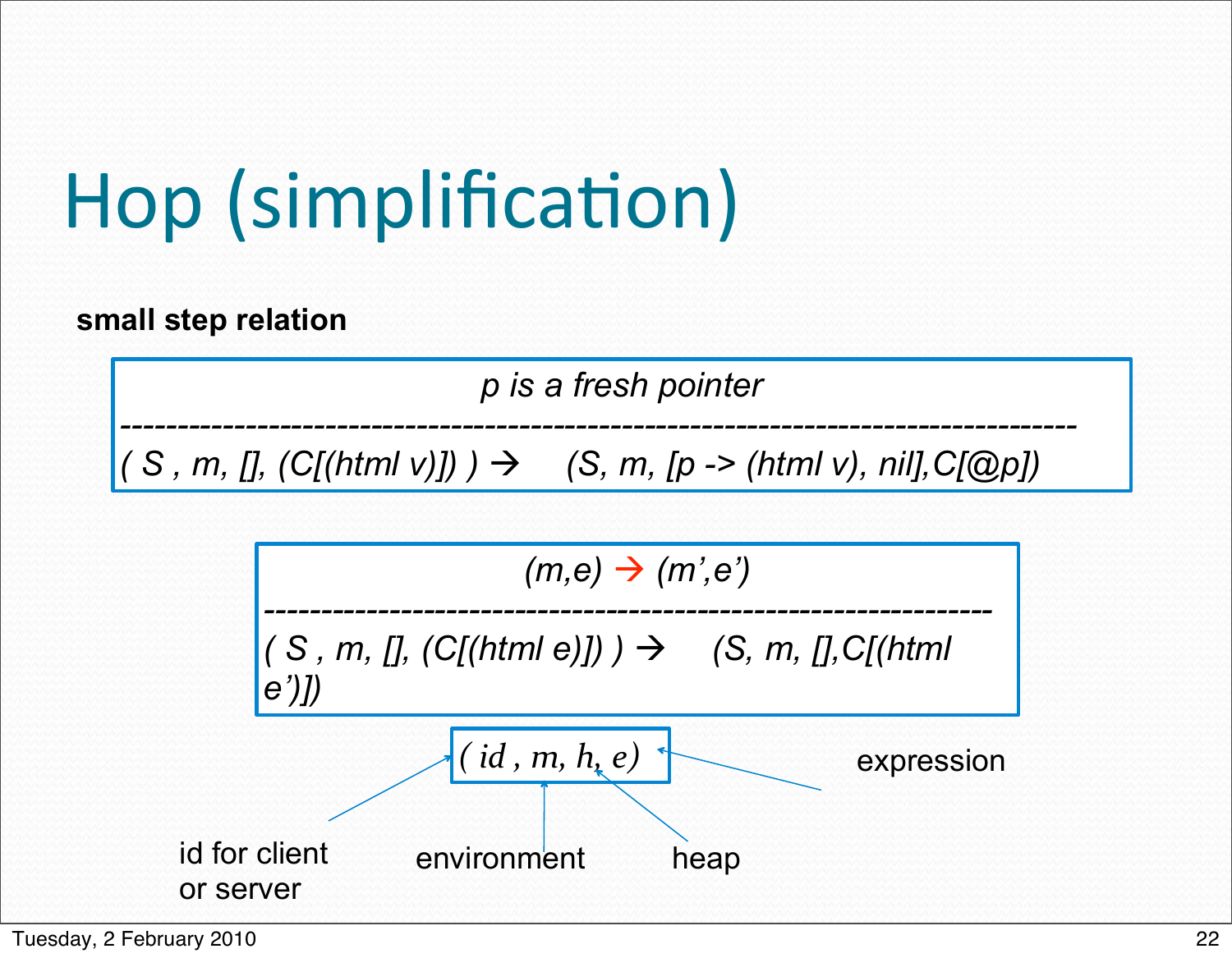### Hop execution

#### $(S, m0, ho, eo) \rightarrow (S, m1, hu, ei)...(S, mk, hk, ek) \rightarrow (C, mk+1, hk+1, ek+1) \rightarrow ...$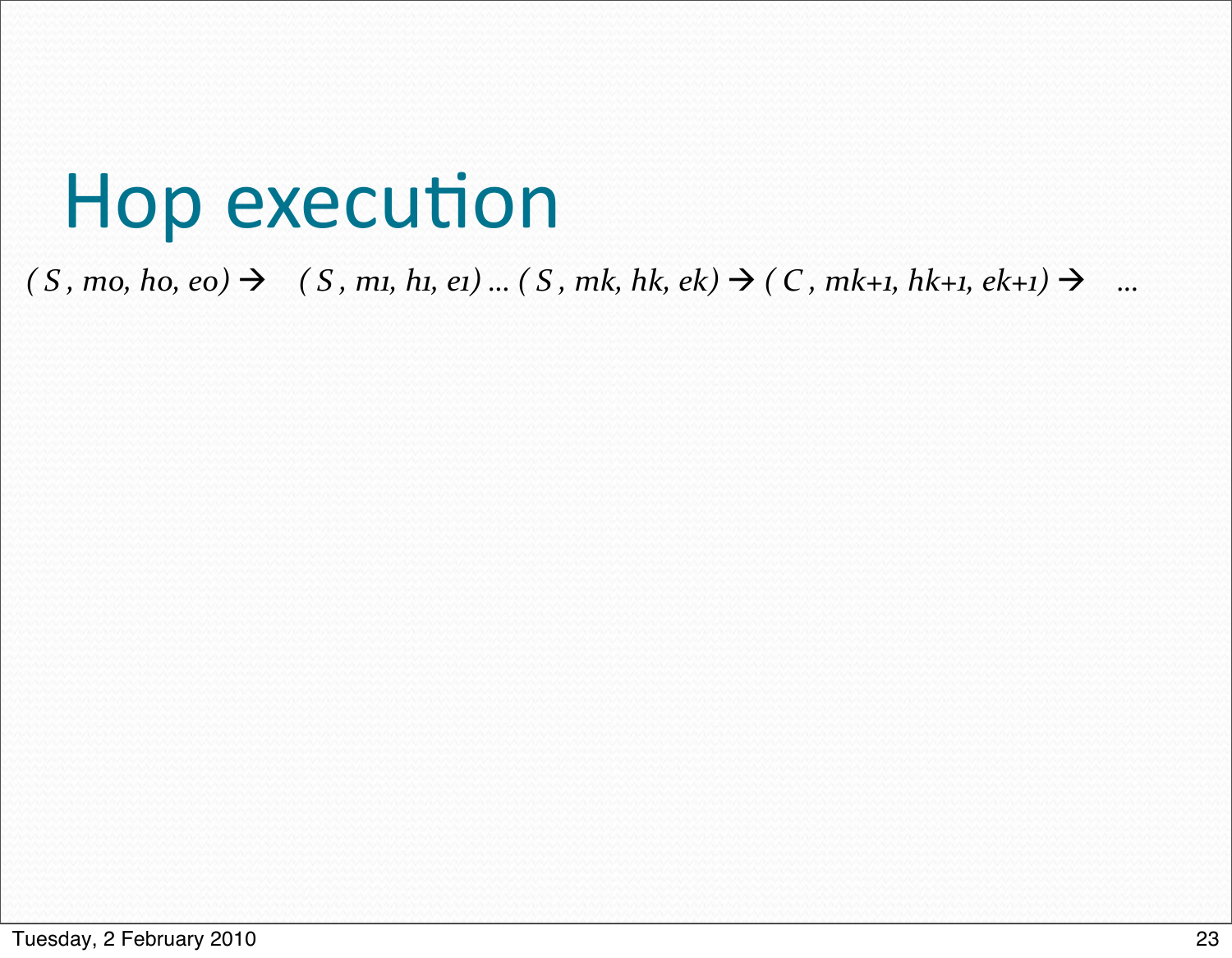### Hop execution

 $(S, m0, ho, eo) \rightarrow (S, m1, hu, ei)...(S, mk, hk, ek) \rightarrow (C, mk+1, hk+1, ek+1) \rightarrow ...$ 

compilation of ek+1 and its environment to javascript

HTML + Javascript configuration

 $(mk+1, TREE, eJS) \rightarrow ...$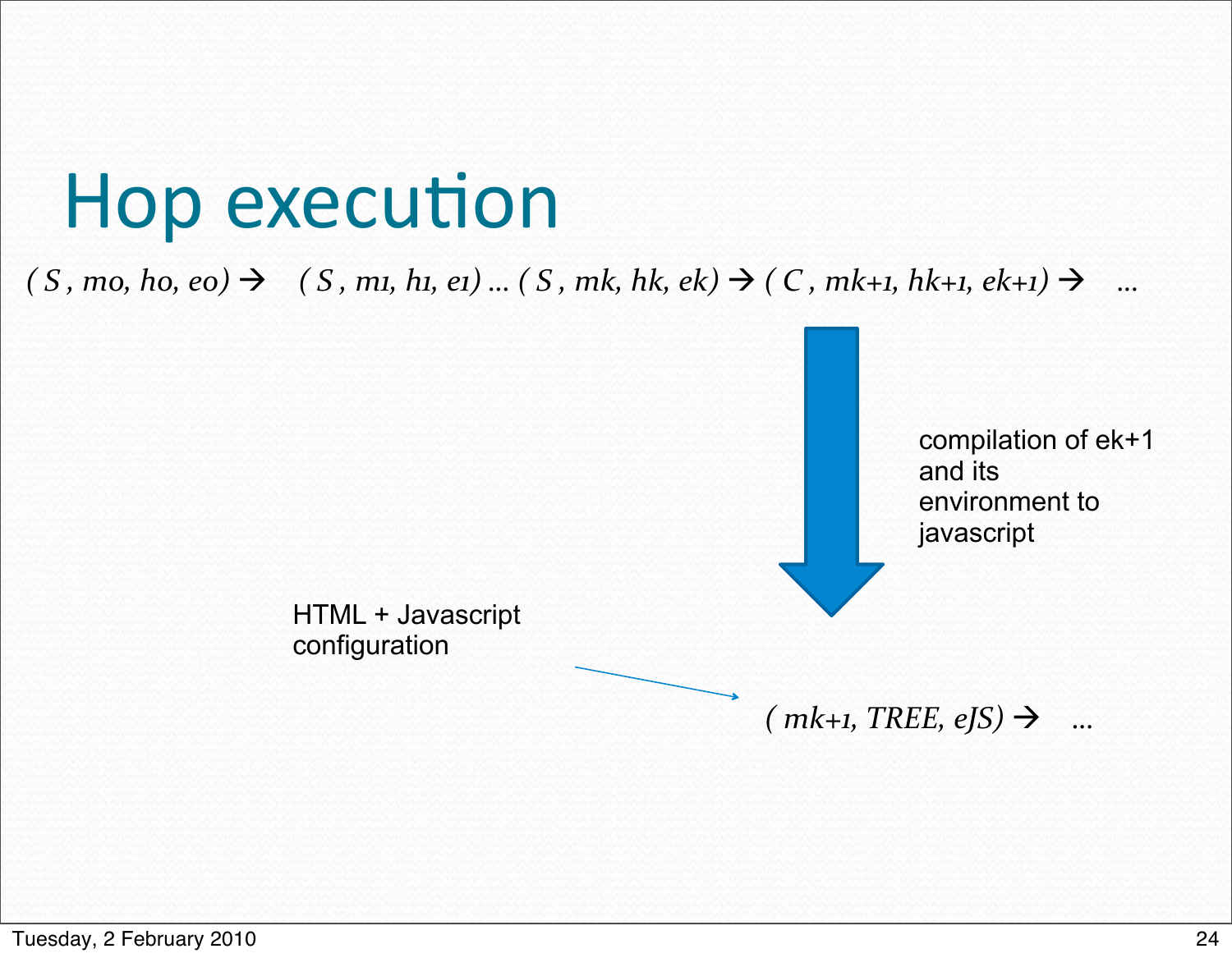## Hop execution

 $(C, mk+1, kk+1, ek+1) \rightarrow ...$ 

The compiler is NOT correct if  $a$ string in the hop expression

<script> do sth evil </script>

is interpreted as a javascript node in the target expression

compilation of ek+1 and its environment to javascript

 $(mk+1, TREE, eJS) \rightarrow ...$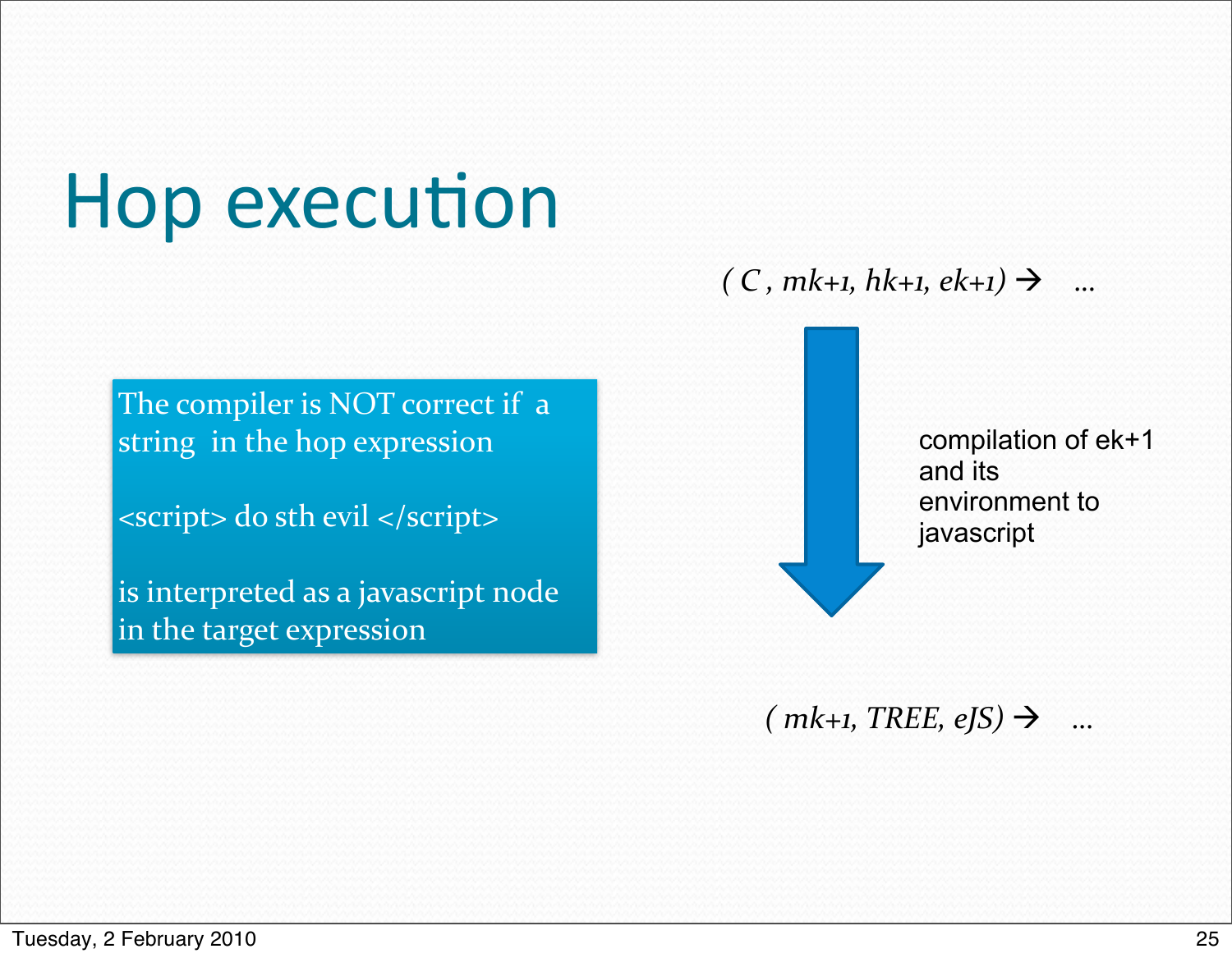# How to detect strings that will change the behaviour?

### standard practice

- standard practice: filter or validate tainted input
	- advantage: efficiency
	- disadvantage: each language requires a different filter, and this kind of problems: <script> tainted string here  $\langle$  script $>$  is not detected
- advantange: the same technique applies to different languages#
- disadvantage: it does not help against the insecure javascript practice (document.write, eval)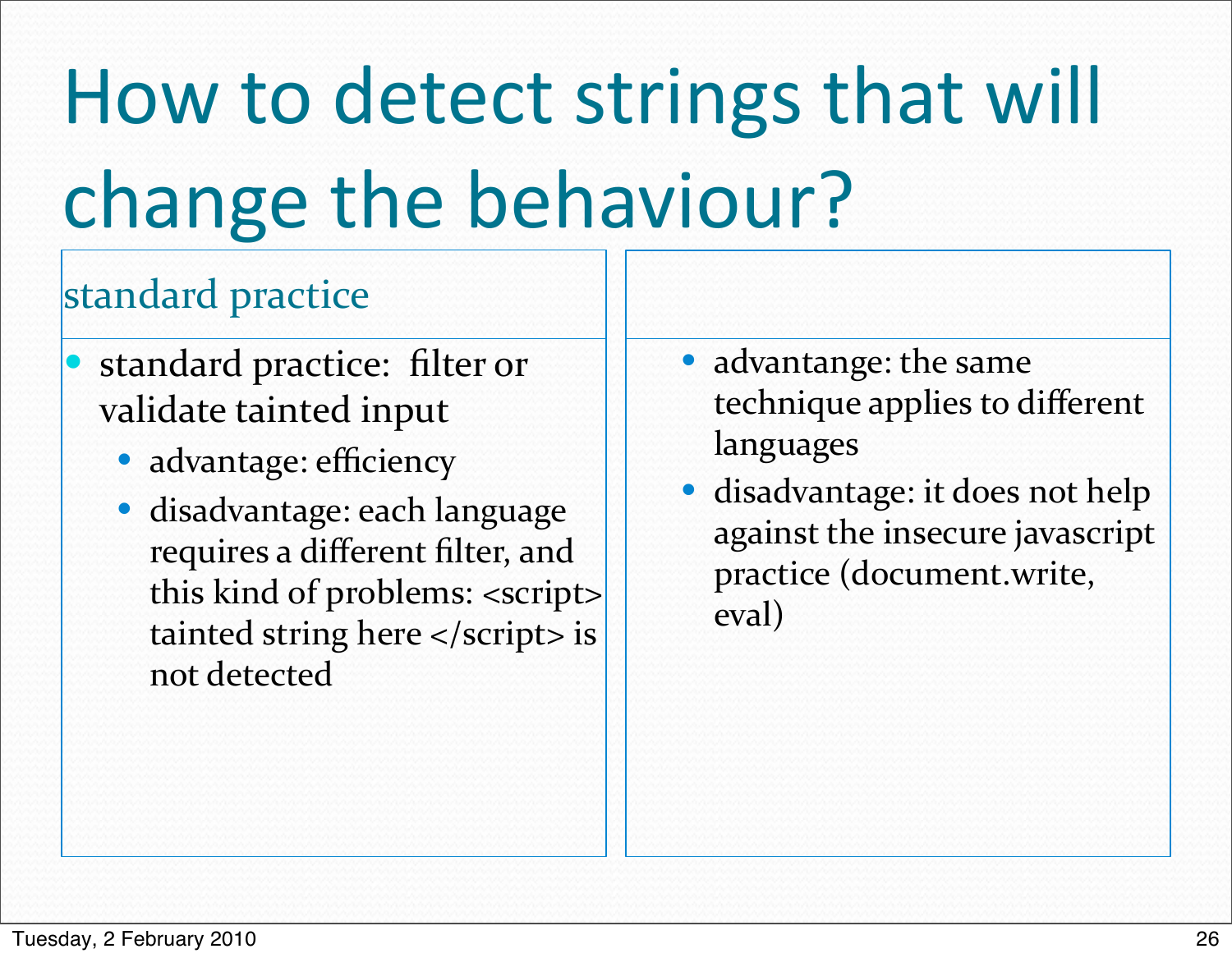## A tree comparison technique

#### $(C, mk+1, kk+1, ek+1) \rightarrow ...$

Does the abstract syntax tree of ek +1 correspond to the AST of eJS?

compilation of ek+1 and its environment to javascript+html

 $(mk+1, TREE, eJS) \rightarrow ...$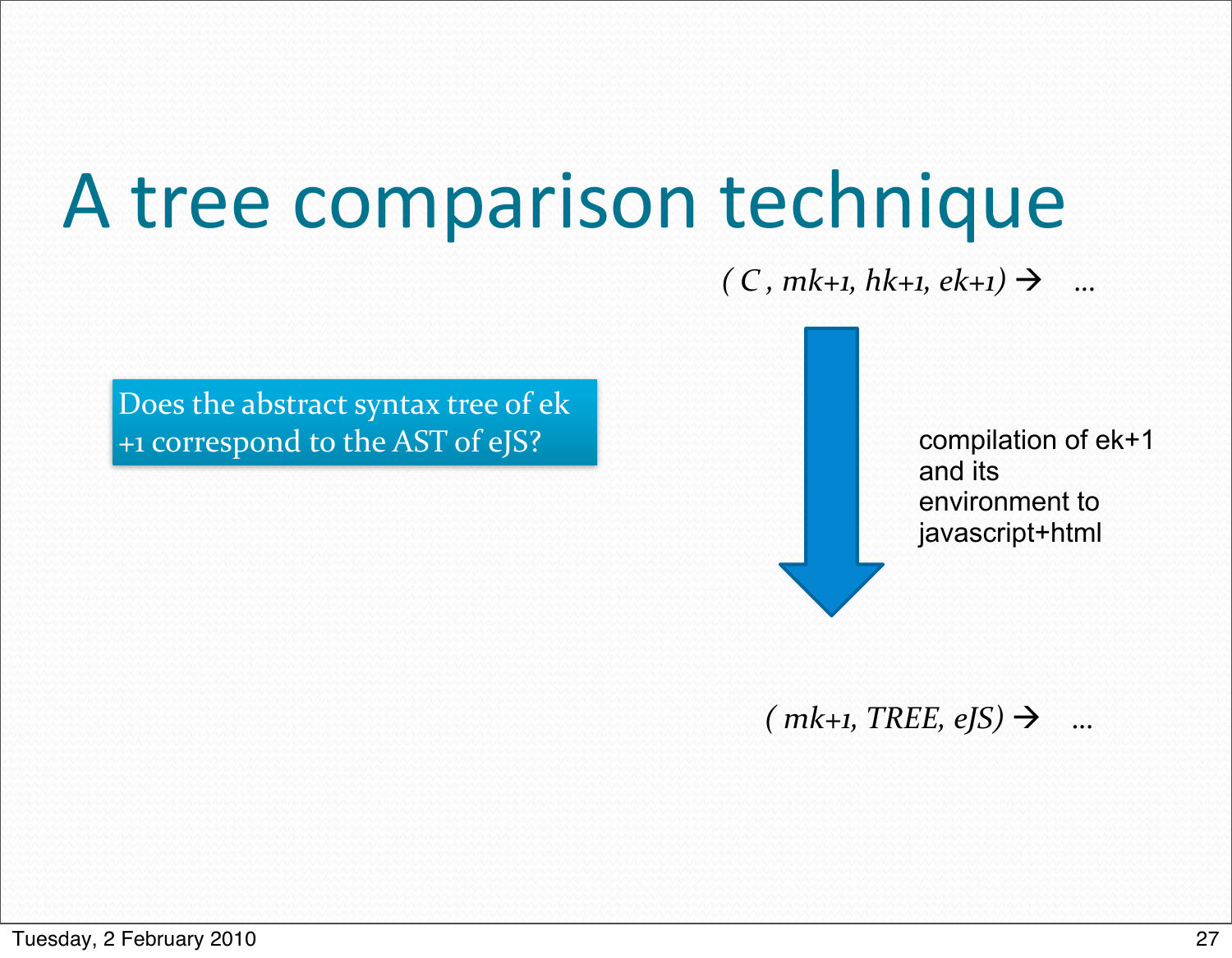